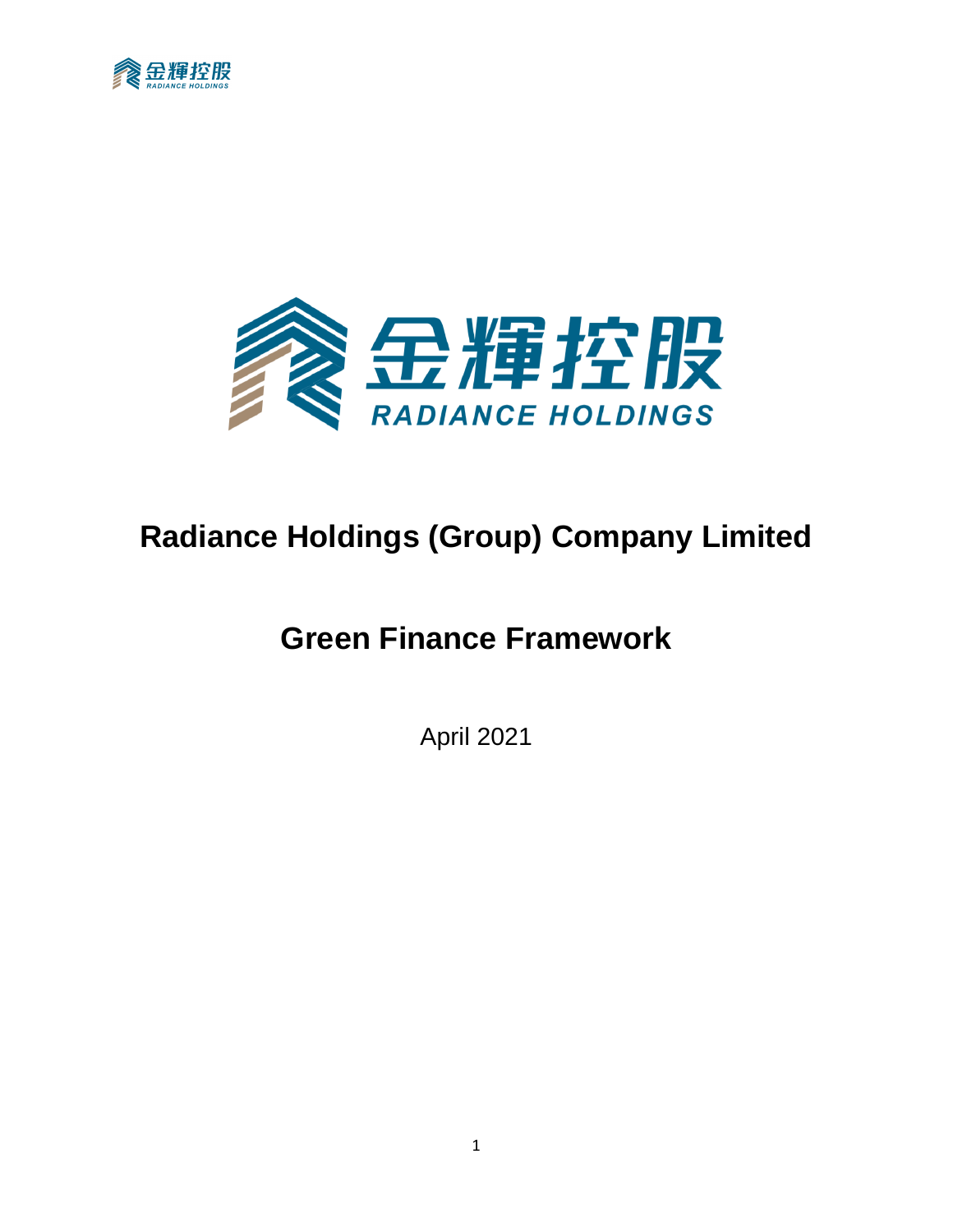

#### **1. Introduction**

### **1.1 About Radiance**

Radiance Holdings (Group) Company Limited ("Radiance" or the "Company", and together with its subsidiaries, the "Group") is a reputable large property developer with national presence, regional focus and leading positions in select cities. Radiance focuses on providing quality residential properties to first-time homebuyers and first-time upgraders. With over 20 years' experience, Radiance has expanded its operations into five regions with strong economic growth potential in China, namely, the Yangtze River Delta, the Bohai Economic Rim, Southern China, Southwestern China and Northwestern China. Radiance was listed on the Main Board of the Hong Kong Stock Exchange in 2020 (9993.HK).

Radiance was ranked 36th in terms of comprehensive strengths among "2020 China's Top 50 Real Estate Developers" and was ranked as one of "China's Top 10 Real Estate Developers of Comprehensive Strength" by the China Real Estate Association and the China Real Estate Appraisal Center of E-house China Research Institute in 2020.

Radiance is driven by its mission of "to build high-quality houses with diligent heart and to make our home better". A large number of Radiance's projects are qualified two stars or above on Chinese Green Building Evaluation Label and Platinum on U.S. Leadership in Energy and Environmental Design (LEED). In the near future, Radiance plans to build more green buildings. With the corporate vision of "being a quality-driven, consistentlyinnovative and trustworthy leading enterprise", the Group insists and perseveres to contribute to environmental development in China.

### **1.2 Green Commitment at Radiance**

Radiance adheres to high environmental standards and regards environment protection as its core values. Radiance is aware of control and mitigation of its impact on the environment and the communities to create long-lasting green commitment. The Group Board is responsible for leading and guiding the Group's environmental policies and works together with management to identify, evaluate and address environmental issues on an ongoing basis.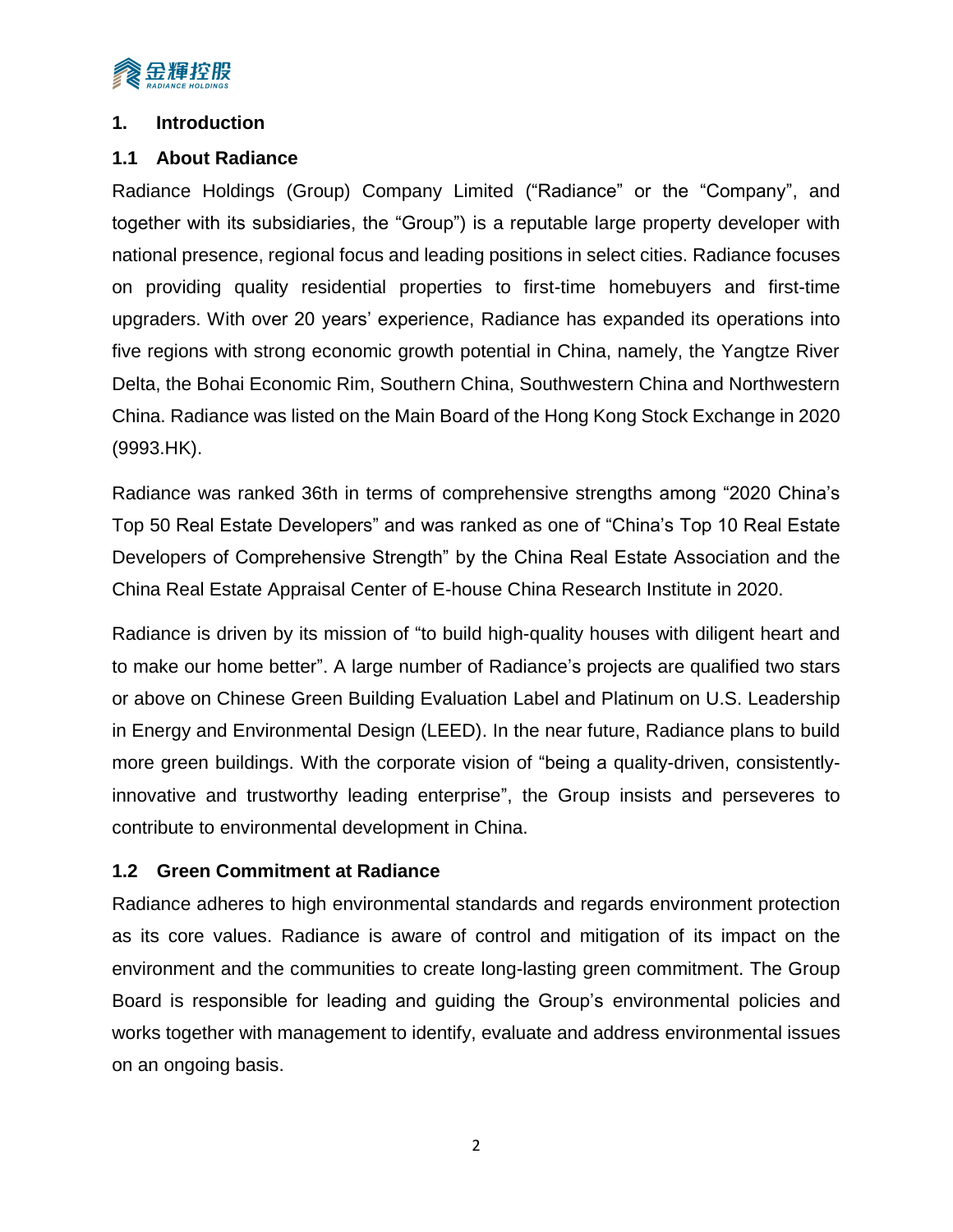

Strictly abiding by the Company Law of the People's Republic of China and the regulatory requirements of the Hong Kong Stock Exchange, Radiance has established a robust governance structure and strict risk management and control processes, and continuously promote management transparency and responsibility traceability to improve company value to guarantee the interests of shareholders and other stakeholders.

Radiance's Environmental Commitments:

- Design green building since research and development stage of projects
- Use environmental-saving materials
- Upgrade and utilize green processes
- Implemented energy and water-saving at any stage of the construction
- Reduce direct and indirect impacts on the environment

With its mission of "to build high-quality houses with diligent heart and to make our home better", Radiance is involved in the green supply chain in real estate, research on green housing, and constant innovation in green real estate. The Board of Radiance oversees environmental affairs and plans the long-term environment-friendly development goals.

#### **2 Green Finance Framework**

The Green Finance Framework ("Framework") sets out how Radiance intends to issue Green bonds, loans or any other debt-like instruments to finance projects that have a positive environmental impact and synergize its business strategy and mission, and in doing so contribute to positive environmental impacts. The proceeds of Green financing will be applied exclusively to eligible green projects that will deliver environmental benefits to support Radiance's business strategy and green mission.

The framework aligns with International Capital Markets Association ("ICMA") Green Bond Principles (2018) or as they may be subsequently amended.

Loans issued under the Framework will be aligned to Loan Market Association ("LMA") Green Loan Principles (2020) or as they may be subsequently amended.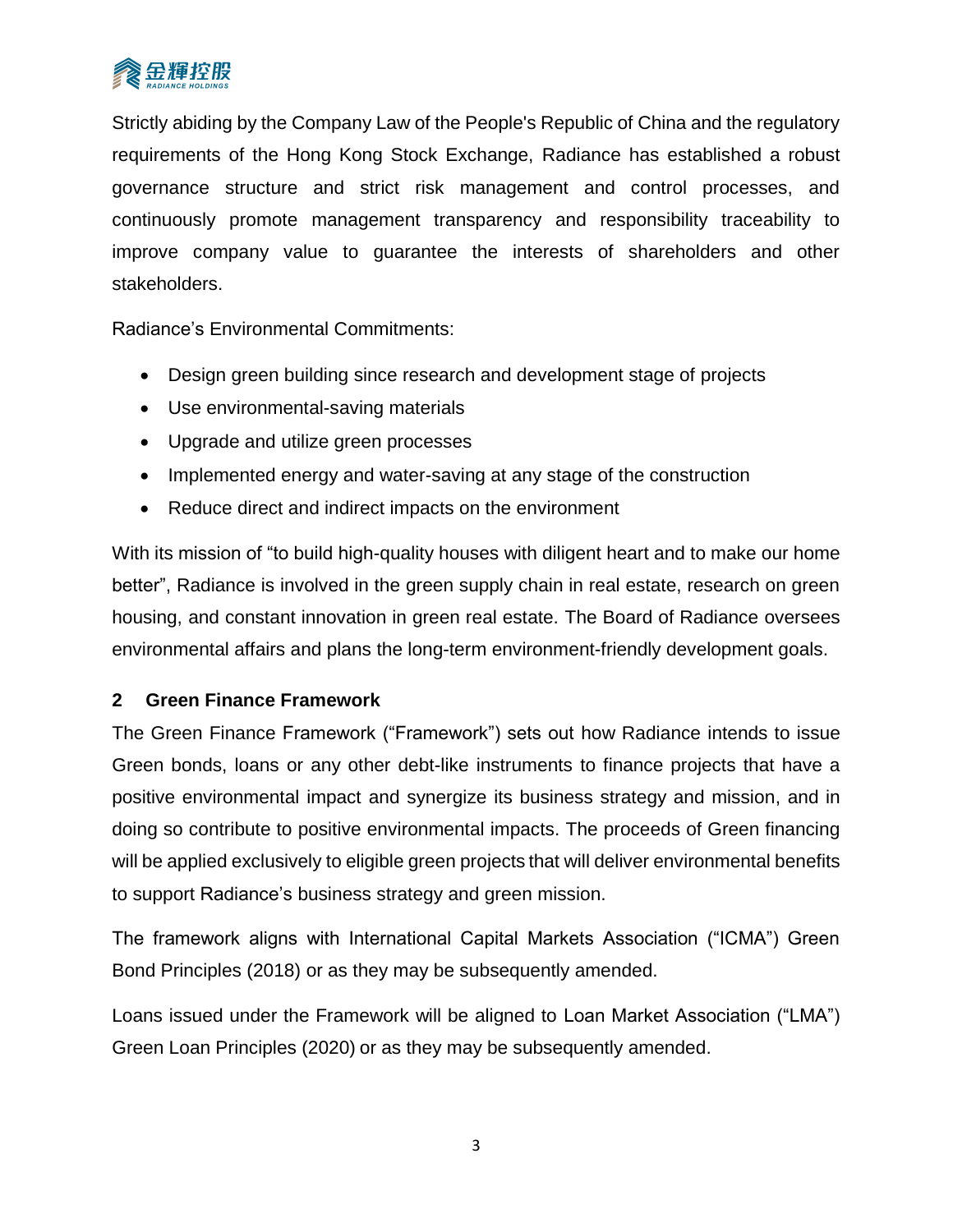

Other forms of financing may conform to other well-established green finance principles as may have been established at the time. The Framework adopts the following key parts:

- Use of Proceeds
- Process for Project Evaluation and Selection
- Management of Proceeds
- Reporting
- External Review

### **2.1 Use of Proceeds**

The net proceeds raised under this Framework will be used to finance or refinance in whole or in part, new or existing eligible green projects that meet one or more of the following categories of eligibility criteria set out below. Refinancing of Eligible Projects will have a look-back period of no longer than 36 months from the time of issuance.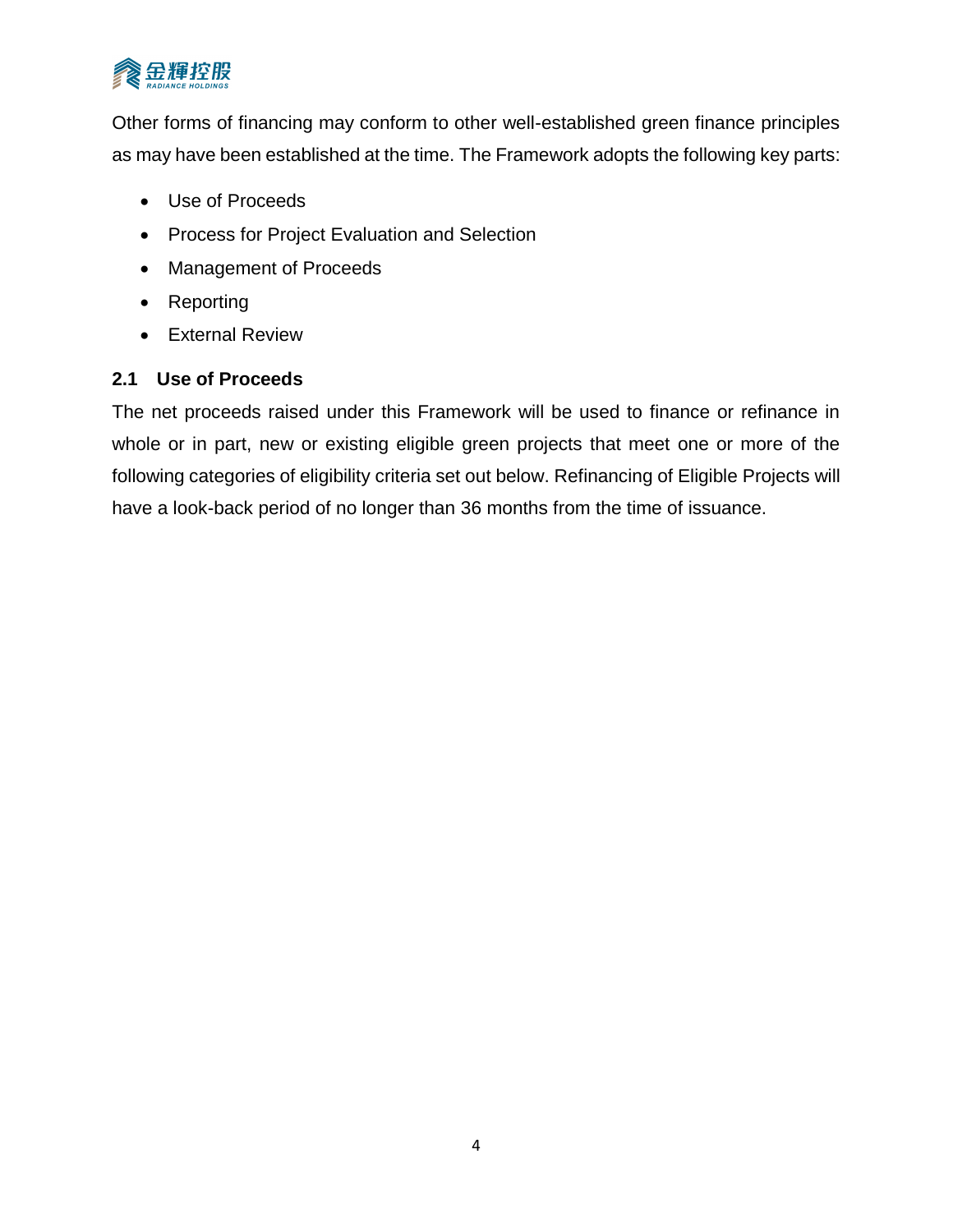

# **2.1.1 Eligible Green Projects**

| <b>Eligible Project</b><br><b>Categories</b> | <b>Eligibility Criteria &amp; Examples</b>                   | <b>UN SDG</b><br><b>Mapping</b>                   |
|----------------------------------------------|--------------------------------------------------------------|---------------------------------------------------|
|                                              | Acquisition, construction or refurbishment of                | <b>INDUSTRY, INNOVATION</b><br>AND INFRASTRUCTURE |
|                                              | buildings which (i) meet one or more recognized              |                                                   |
|                                              | standards, such as but not limited to:                       |                                                   |
|                                              | $\triangleright$ U.S. Leadership in Energy and               |                                                   |
|                                              | Environmental Design (LEED): minimum                         |                                                   |
|                                              | 'Gold'; or                                                   |                                                   |
|                                              | > Chinese Green Building Evaluation Label:                   |                                                   |
|                                              | minimum '2-Star'; or                                         |                                                   |
| <b>Green Buildings</b>                       | $\triangleright$ Building Research Establishment             |                                                   |
|                                              | <b>Environmental Assessment Method</b>                       |                                                   |
|                                              | (BREEAM): minimum 'Excellent'; or                            |                                                   |
|                                              | > Building Environmental Assessment Method                   |                                                   |
|                                              | (BEAM Plus): minimum 'Gold'; or                              |                                                   |
|                                              | $\triangleright$ BCA Green Mark – minimum certification      |                                                   |
|                                              | level of Gold; or                                            |                                                   |
|                                              | $\triangleright$ Any other appropriate green building label, |                                                   |
|                                              | that is an equivalent standard as the above;                 |                                                   |
|                                              | Or (ii) are in the top 15% of buildings within the           |                                                   |
|                                              | region based on absolute emissions performance               |                                                   |
|                                              | or primary energy demand                                     |                                                   |
|                                              | Investments and expenditures in projects that                |                                                   |
|                                              | improve energy efficiency and reduce energy                  |                                                   |
|                                              | consumption in buildings and facilities by a                 |                                                   |
|                                              | minimum of 15%, such as but not limited to:                  |                                                   |
| <b>Energy Efficiency</b>                     | $\triangleright$ Renovations or refurbishment of existing    |                                                   |
|                                              | buildings                                                    |                                                   |
|                                              | $\triangleright$ Installation/replacement of equipment in    |                                                   |
|                                              | buildings such as LED lighting, smart                        |                                                   |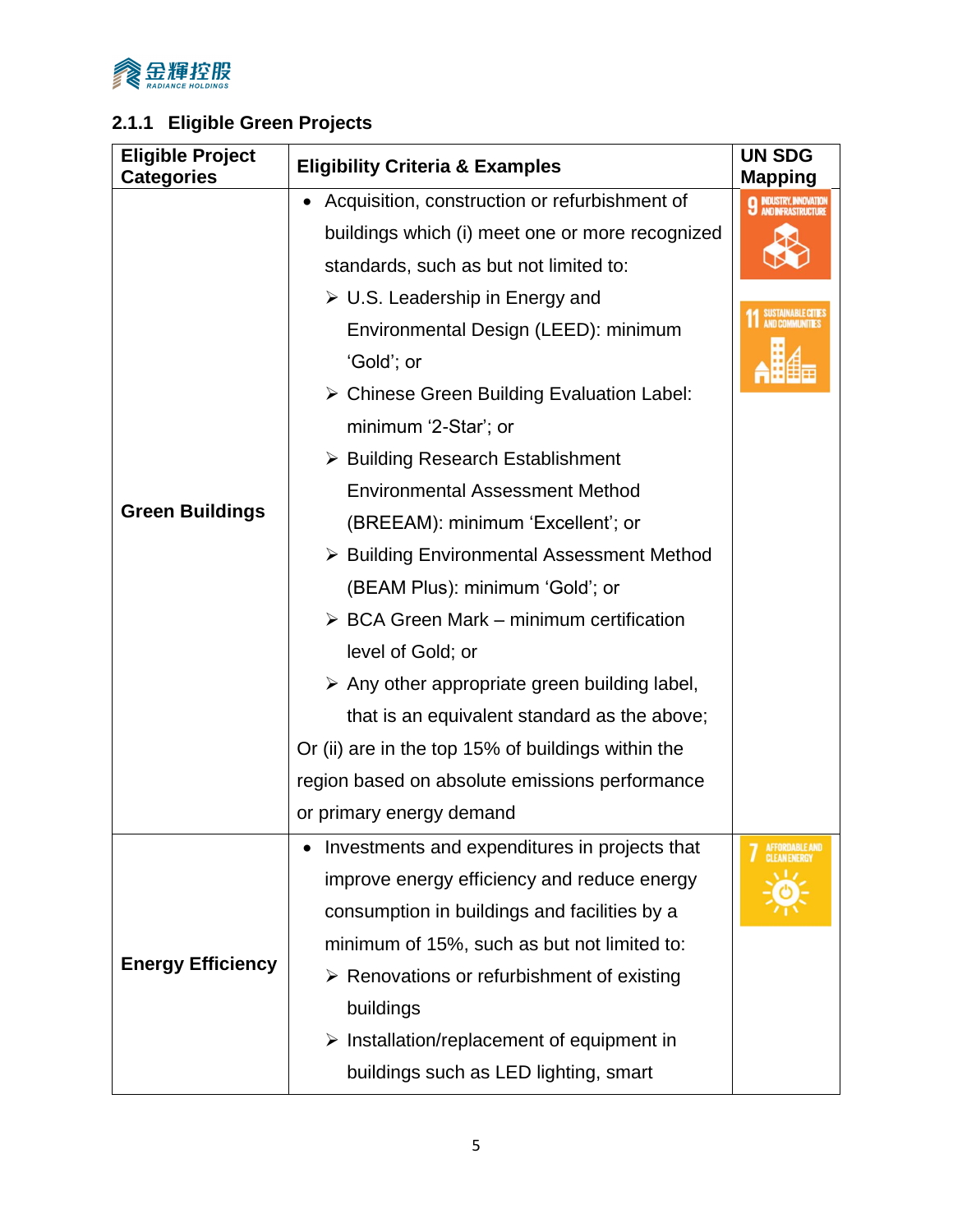

|                                                             | metering, heating ventilation and air                                                                                                                                                                                                                                                                                                                                                                                                                                                                                                                                                                                                      |                                                                                                                    |
|-------------------------------------------------------------|--------------------------------------------------------------------------------------------------------------------------------------------------------------------------------------------------------------------------------------------------------------------------------------------------------------------------------------------------------------------------------------------------------------------------------------------------------------------------------------------------------------------------------------------------------------------------------------------------------------------------------------------|--------------------------------------------------------------------------------------------------------------------|
|                                                             | conditioning systems                                                                                                                                                                                                                                                                                                                                                                                                                                                                                                                                                                                                                       |                                                                                                                    |
| <b>Pollution</b><br><b>Prevention and</b><br><b>Control</b> | Investments and expenditures in projects that<br>prevent and reduce waste and pollution, such<br>as but not limited to:<br>$\triangleright$ Equipment and technologies for reducing<br>resource consumption and pollution emission<br>$\triangleright$ Implementing waste sorting and recycling<br>facilities<br>$\triangleright$ Sustainable water and wastewater<br>management by installation of rainwater<br>collection systems, water conservation<br>systems, water recycling and treatment<br>systems<br>$\triangleright$ Enforcement of dust control and noise<br>reduction, during construction and/ or<br>operation of buildings | <b>GOOD HEALTH<br/>AND WELL-BEING</b><br>3<br><b>CLEAN WATER<br/>AND SANITATION</b><br>6<br>ND PRODUCT <b>IO</b> N |
| <b>Climate Change</b><br><b>Adaptation</b>                  | Investments to develop "sponge cities" that aim<br>to reduce flood risk and replenish groundwater                                                                                                                                                                                                                                                                                                                                                                                                                                                                                                                                          | 13 GLIMATE<br>$15$ an land                                                                                         |
| <b>Renewable</b><br><b>Energy</b>                           | Installation of renewable energy systems and<br>associated infrastructure, including but not<br>limited to:<br>$\triangleright$ Solar photovoltaic<br>$\triangleright$ Solar hot water<br>$\triangleright$ Wind                                                                                                                                                                                                                                                                                                                                                                                                                            | <b>INDUSTRY, INNOVATION<br/>AND INFRASTRUCTURE</b>                                                                 |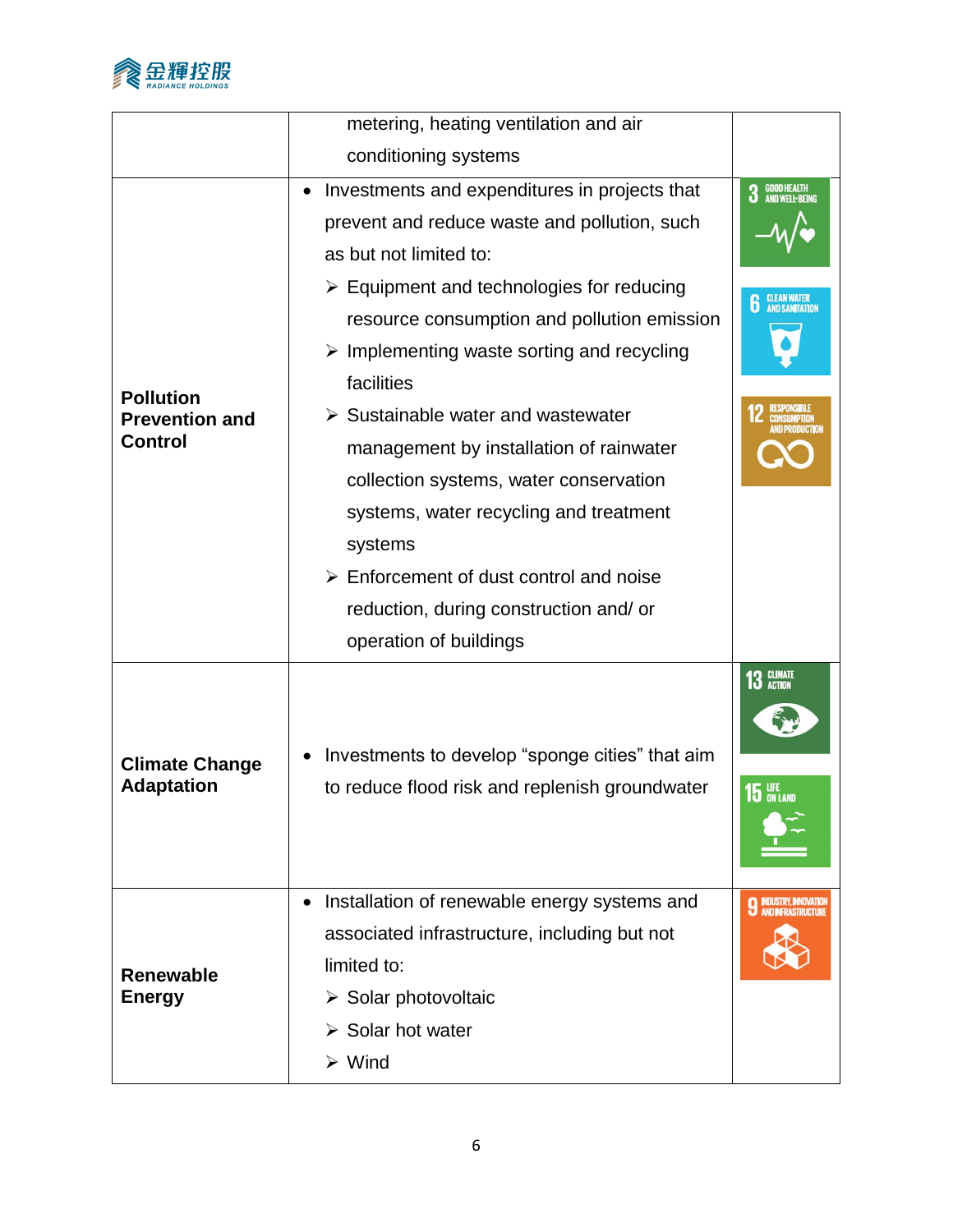

|                                       | Expenditures from sourcing of renewable            |  |
|---------------------------------------|----------------------------------------------------|--|
|                                       | energy through long-term (5 years or longer)       |  |
|                                       | project-tied power purchase agreements.            |  |
|                                       | Installation of electric vehicle charging stations |  |
| <b>Clean</b><br><b>Transportation</b> | and construction of dedicated parking spaces       |  |
|                                       | for electric vehicles                              |  |

## **2.1.2 Exclusion Criteria**

In any case, eligible assets/projects exclude the type of activities listed in the International Finance Corporation ("IFC") Exclusion List (2007)1:

- Production or trade in any product or activity deemed illegal under host country laws or regulations or international conventions and agreements, or subject to international bans, such as pharmaceuticals, pesticides/herbicides, ozone depleting substances, PCB's, wildlife or products regulated under CITES
- Production or trade in weapons and munitions
- Production or trade in alcoholic beverages (excluding beer and wine)
- Production or trade in tobacco
- Gambling, casinos and equivalent enterprises
- Production or trade in radioactive materials. This does not apply to the purchase of medical equipment, quality control (measurement) equipment and any equipment where IFC considers the radioactive source to be trivial and/or adequately shielded
- Production or trade in unbonded asbestos fibers. This does not apply to purchase and use of bonded asbestos cement sheeting where the asbestos content is less than 20%
- Drift net fishing in the marine environment using nets in excess of 2.5 km. in length
- Production or trade in fossil fuel

### **2.2 Process for Project Evaluation and Selection**

Radiance imposes strict environmental and risk management policy during its normal course of business.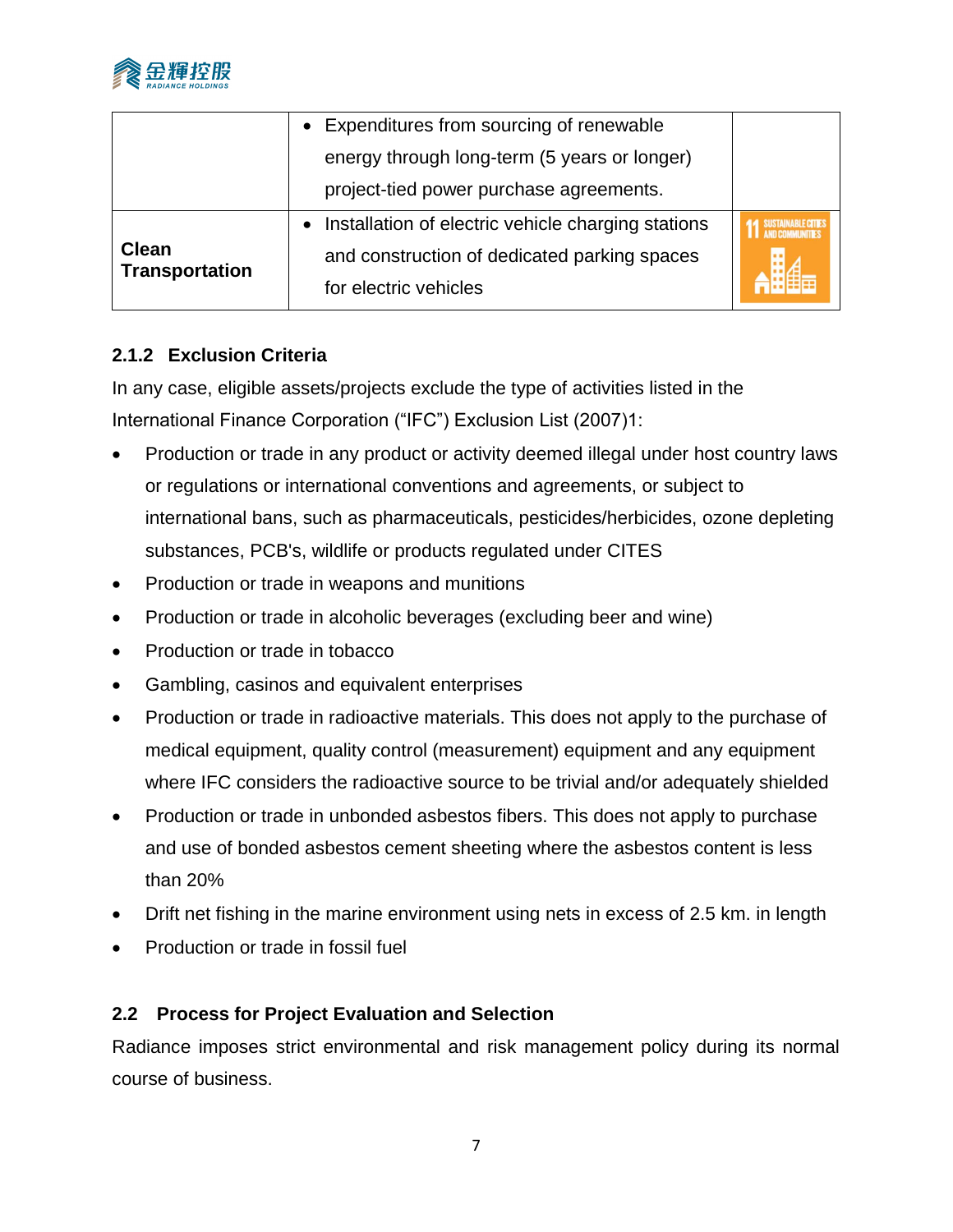

The Eligible Green Projects are identified and selected via a process that involves participants from various functional areas. An Environmental Working Group ("EWG") has been set up, composed of the senior members including various departments:

- Finance;
- Design and architecture;
- Building engineering; and
- Internal audit and risk management;

EWG will meet at least every 12 months to discuss and select eligible green projects according to the Eligible Green Projects defined in this Framework. The shortlisted projects will be presented to the board for approval.

EWG will ensure that the selected Eligible Green Project to comply not only with the section Use of Proceeds section of this Framework but also the environmental guidelines which are applicable for Radiance.

In addition, EWG will be responsible for managing any future updates of the Framework, including any expansion of requirements of use of proceeds. In case of divestments or if an Eligible Green Project no longer meets the eligibility criteria, the funds will be reallocated to other Eligible Green Projects.

#### **2.3 Management of Proceeds**

Radiance intends to allocate, over time, an amount equal the net proceeds to finance or refinance Eligible Green Projects, selected in accordance with the eligibility criteria, and using the evaluation and selection process outlined above.

The net proceeds from each Green financing will be managed by Radiance's finance team and the proceeds from each Green financing will be deposited in general funding accounts and be earmarked to Eligible Green Projects. Radiance will maintain a register to keep track of the use of proceeds for each Green financing.

The register will contain the following information:

(1) Type of Funding Transaction: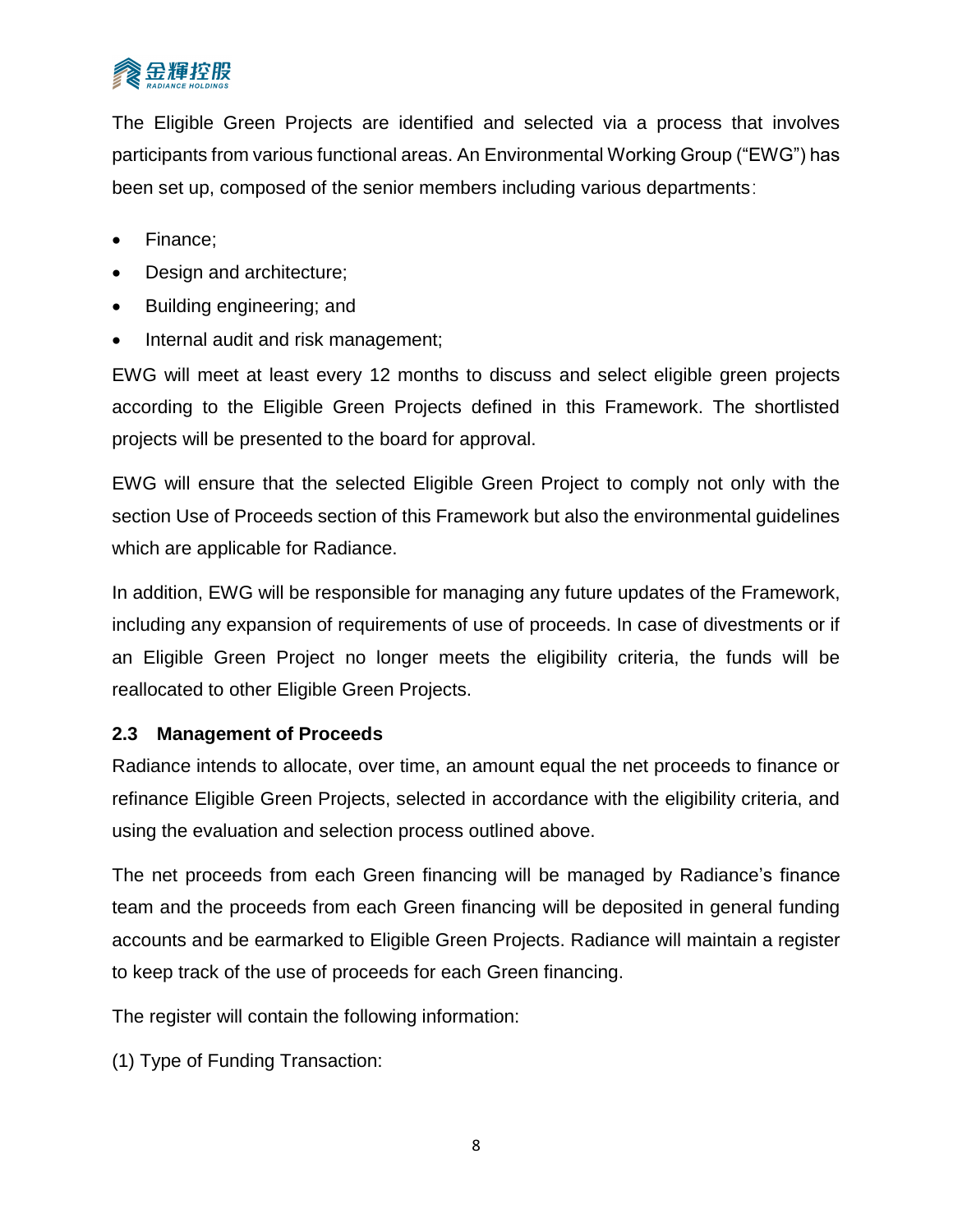

- Key information including, issuer/borrower entity, transaction date, tranche(s) information, principal amount of proceeds, repayment or amortization profile, maturity date, and interest or coupon (and in the case of bonds, the ISIN number)
- (2) Allocation of Use of Proceeds:
- Name, description and green certification of Eligible Green Projects to which the proceeds of the Green financing have been allocated in accordance with this Framework
- Amount and date of Green financing proceeds allocated to each project
- The remaining balance of unallocated proceeds yet to be earmarked
- Other relevant information such as information of temporary investment for unallocated proceeds

Any balance of issuance proceeds which are not yet allocated to Eligible Green Projects will be held in accordance with Radiance' liquidity guidelines for short term time deposits or investments. Radiance commits not to invest unallocated proceeds to any high pollution activities or any projects that are in conflict with the eligibility criteria under the Framework.

During the life of the Green financing issued, if the designated Eligible Green Projects cease to fulfil the eligibility criteria, the net proceeds will be re-allocated to replacement Eligible Green Projects that comply with the eligibility criteria, as soon as reasonably practicable. Radiance strives to maintain an amount of Eligible Green Projects at least equal of the total net proceeds of all Green financing outstanding.

Additionally, if any material and critical controversies emerge in relation to a specific project, Radiance commits to substitute that project with an alternative Eligible Green Project.

### **2.4 Reporting**

Radiance will provide information on the allocation of the net proceeds from each Green financing in the Group's Annual Report, Environmental Report or website. Such information will be provided on an annual basis until substantially all the net proceeds have been allocated and in the event of any material changes until the relevant maturity date.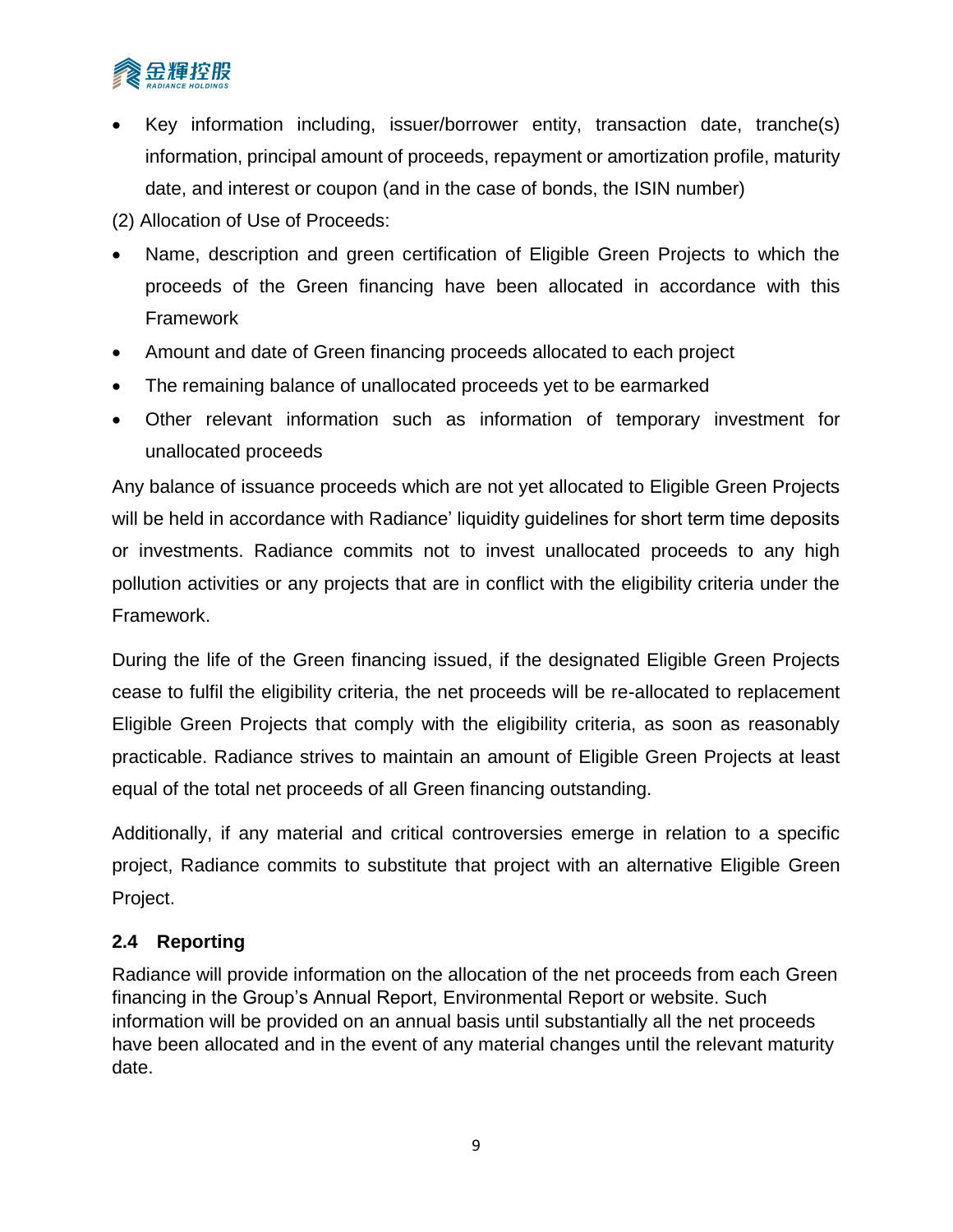

The allocation of the net proceeds will be reviewed by an independent third party verifier and the information disclosed will contain the following details:

# **2.4.1 Allocation Reporting**

- Details of each Green financing that is outstanding
- Aggregate amount of proceeds from each Green financing that has been allocated to Eligible Projects and geographical distribution
- Balance of unallocated proceeds from each Green financing and its temporary treatment
- A list of Eligible Projects to which proceeds from each Green financing have been allocated, summary information on such projects, including information necessary to determine alignment with the Eligibility Criteria such as building certifications and energy performance data

| <b>Eligible Project</b><br><b>Categories</b> | <b>Impact Indicators</b>                                            |
|----------------------------------------------|---------------------------------------------------------------------|
|                                              | Level of certification                                              |
|                                              | Annual Greenhouse Gas (GHG) emissions<br>$\bullet$                  |
| <b>Green Buildings</b>                       | reduced/avoided (t CO2 eq p.a.)                                     |
|                                              | Annual energy savings (MWh p.a.)                                    |
|                                              | Annual reduction in water consumption (in $m3$ )                    |
|                                              | Annual energy savings in MWh/GWh<br>$\bullet$                       |
|                                              | Annual Greenhouse Gas (GHG) emissions                               |
|                                              | reduced/avoided in tones of CO2 equivalent                          |
| <b>Energy Efficiency/</b>                    | Waste that is prevented, minimized, reused or recycled<br>$\bullet$ |
| <b>Pollution Prevention</b><br>and Control   | before and after the project in % of total waste and/or in          |
|                                              | absolute amount in tones p.a.                                       |
|                                              | Waste that is separated and/or collected, and treated               |
|                                              | (including composted) or disposed of in an                          |

## **2.4.2 Impact Reporting**